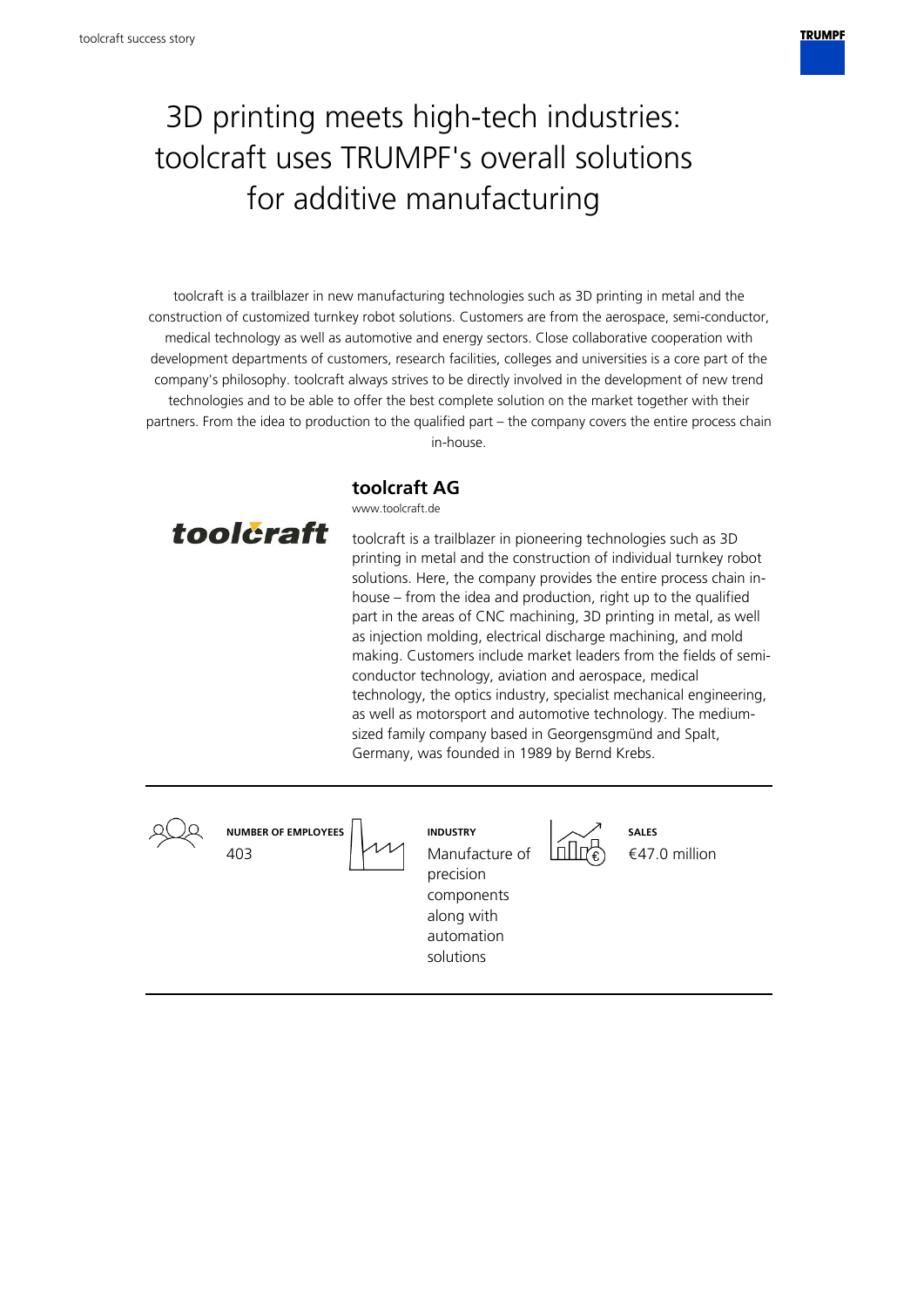#### **APPLICATIONS**

- **3D printing in metal (Laser Metal Fusion,** Laser Metal Deposition)
- **laser marking**

### **TRUMPF PRODUCTS**

- **TruPrint 1000 Green Edition**
- TruPrint 3000
- TruPrint 5000
- TruLaser Cell 3000
- **T** Technology package DepositionLine
- **TruMark Station 7000**

#### **Challenges**

Around seven years ago, toolcraft's managing directors made a groundbreaking decision: 3D printing would be the next innovative manufacturing technology into which the company would invest all its energy. In order to introduce a complete solution, the high-tech company needed a partner that spoke the same language with whom they could collaborate to achieve outstanding results together. The company tested systems from different additive production system manufacturers on the market.



"TRUMPF has a clear advantage in that they develop the laser themselves, and know how to handle the medium. In conjunction with the highest standards for their own machines, the company is the perfect partner for us in the field of metallic 3D printing."

**CHRISTOPH HAUCK** CHIEF TECHNOLOGY AND SALES OFFICER, TOOLCRAFT

Solution As a customer in the field of laser marking systems, toolcraft was already familiar with and had held TRUMPF in high regard for many years as an expert and pioneer in the field of laser processing. As they were a satisfied customer, the company also included TRUMPF as a manufacturer of 3D printers for industrial manufacturing in the selection process. Above all, toolcraft was impressed with TRUMPF's overall concept, comprising of sophisticated machines, external industrial part and powder management, intelligent monitoring solutions, as well as comprehensive services and digitalization solutions – and they made the decision to invest in several TRUMPF machines. toolcraft was also delighted by the high machine utilization rate. This is due to the fact that the build and supply cylinders can be changed quickly and safely for work parallel to production, meaning that downtimes are reduced to a minimum.

Implementation toolcraft invested in the construction of a new additive manufacturing facility. When fitting it out with machines, toolcraft decided on several TruPrint 3000 systems, as these are "fully integrated solutions" and have optimal peripheral solutions before and after the LMF process. The specialists were particularly impressed by the fact that, compared to other systems, the industrial part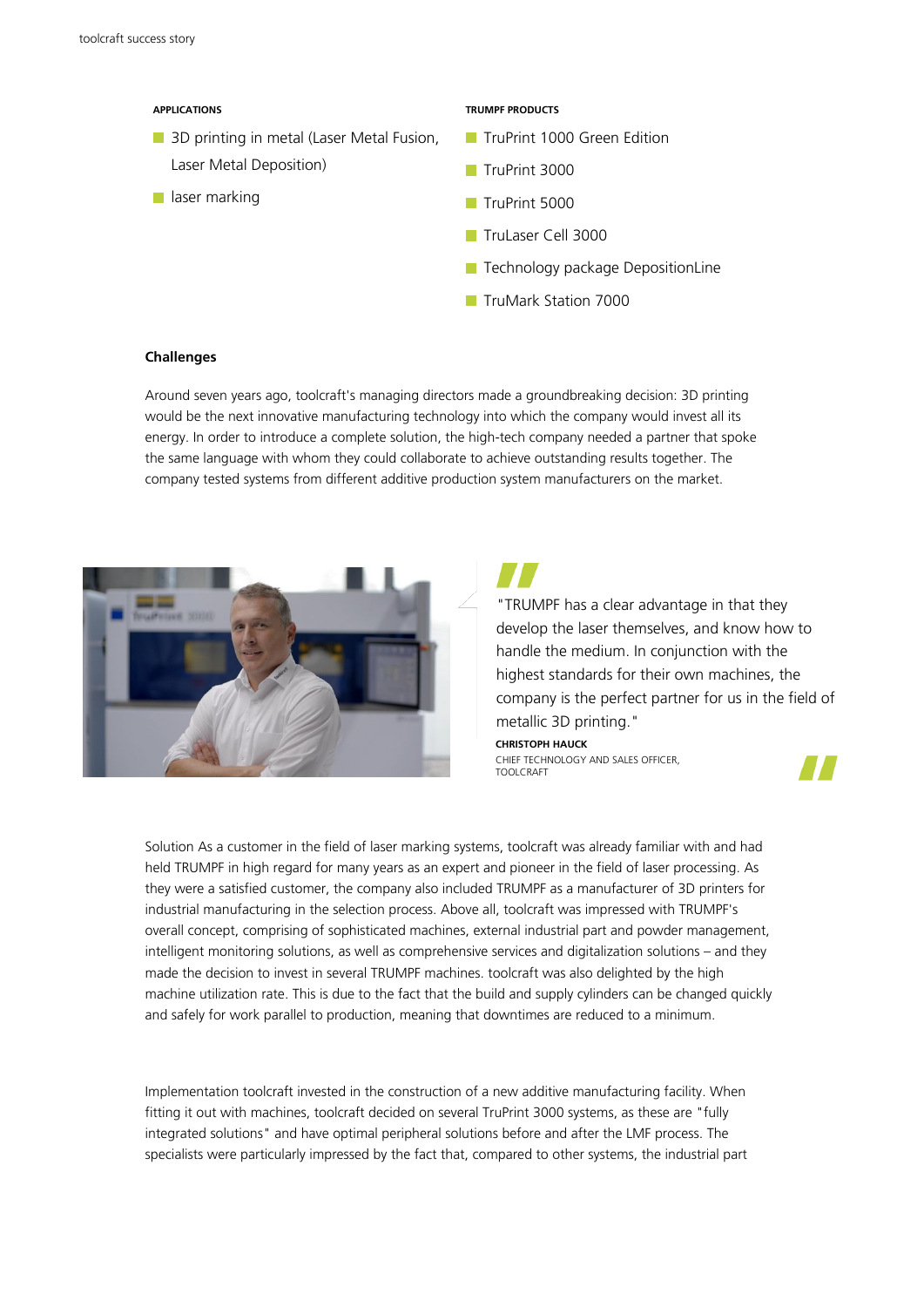and powder management process is much better and can be integrated easier. In addition, the intelligent monitoring solutions ensure optimal transparency over the LMF process. Another advantage was that the system and the laser come from the same company, and are perfectly coordinated with each other.

Outlook toolcraft has since invested in their fifth TruPrint 3000 system. Together with TRUMPF, the company would like to continue shaping the additive manufacturing process in an even more costeffective manner, and to further improve performance and component quality in regards to the parameters. Both toolcraft and TRUMPF are convinced that both companies can continue to benefit from the cooperative exchange in the future, and they can advance additive manufacturing technology with combined efforts.







#### **Find out more about TRUMPF products**



## **TruPrint 3000**

The TruPrint 3000 is a universal medium-format machine with industrial part and powder management, designed for flexible series production of complex, metal components using 3D printing. The according term Produkt and Tum Produkt → Zum Produkt





## **TruPrint monitoring**

Increase the efficiency of your production with the intelligent monitoring solutions from TRUMPF. Monitor and analyze your LMF process in the TruPrint machines simply and reliably. The state of the state of the state of the state of the state of the state of the state of the state of the state of the state of the state of the state of the state of the state of the state of the st